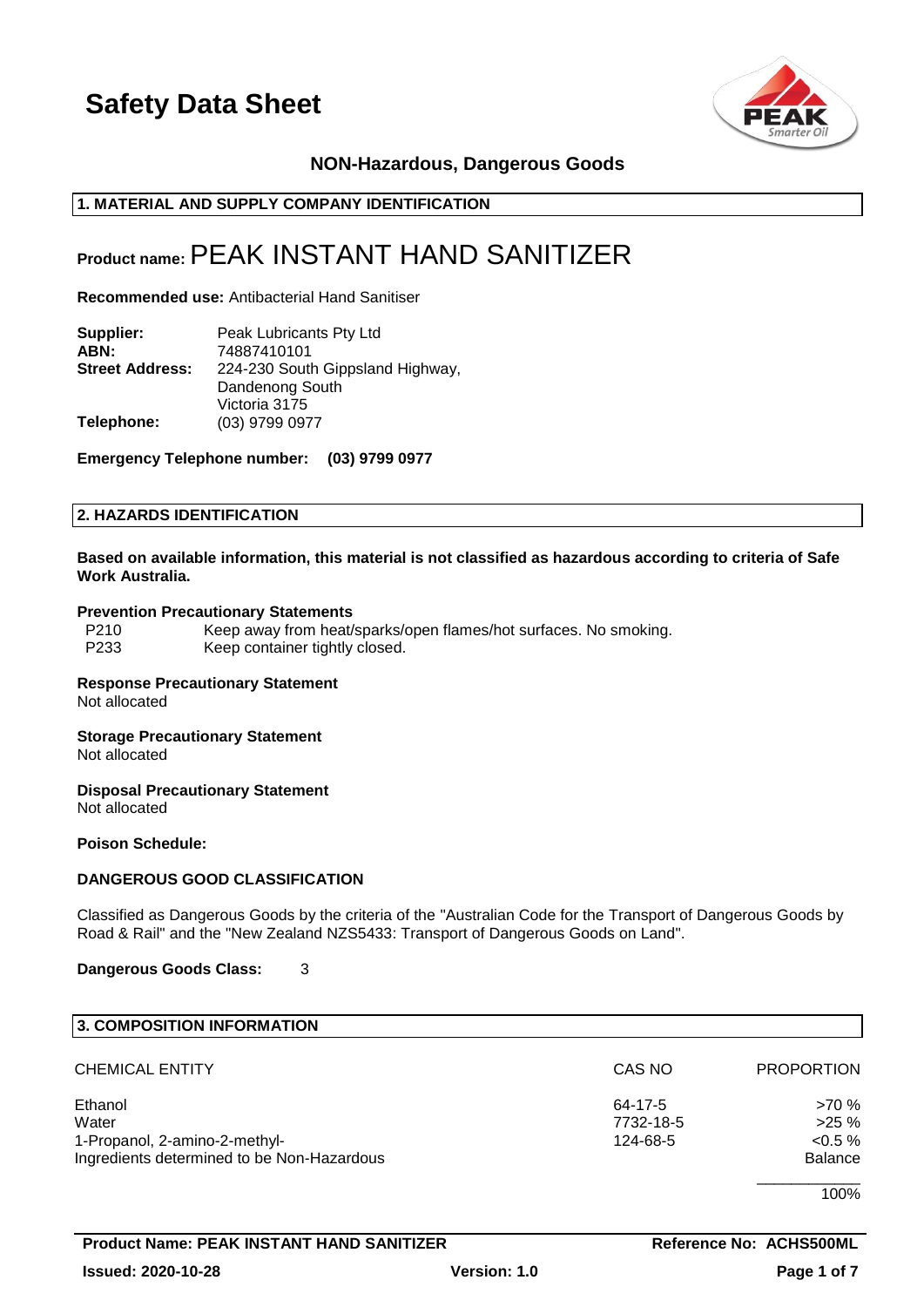

# **4. FIRST AID MEASURES**

If poisoning occurs, contact a doctor or Poisons Information Centre (Phone Australia 131 126, New Zealand 0800 764 766).

**Inhalation:** Remove victim from exposure - avoid becoming a casualty. Remove contaminated clothing and loosen remaining clothing. Allow patient to assume most comfortable position and keep warm. Keep at rest until fully recovered. Seek medical advice if effects persist.

**Skin Contact:** If skin or hair contact occurs, remove contaminated clothing and flush skin and hair with running water. If swelling, redness, blistering or irritation occurs seek medical assistance. For gross contamination, immediately drench with water and remove clothing. Continue to flush skin and hair with plenty of water (and soap if material is insoluble). For skin burns, cover with a clean, dry dressing until medical help is available. If blistering occurs, do NOT break blisters. If swelling, redness, blistering, or irritation occurs seek medical assistance.

**Eye contact:** If in eyes wash out immediately with water. In all cases of eye contamination it is a sensible precaution to seek medical advice.

**Ingestion:** Rinse mouth with water. If swallowed, do NOT induce vomiting. Give a glass of water to drink. Never give anything by the mouth to an unconscious patient. If vomiting occurs give further water. Seek medical advice.

**PPE for First Aiders:** Personal protective equipment (PPE) must be suitable for the nature of the work and any hazard associated with the work as identified by the risk assessment conducted.

**Notes to physician:** Treat symptomatically.

### **5. FIRE FIGHTING MEASURES**

### **Hazchem Code:** •2YE

**Suitable extinguishing media:** If material is involved in a fire use water fog (or if unavailable fine water spray), alcohol resistant foam, dry agent (carbon dioxide, dry chemical powder).

**Specific hazards:** Highly flammable liquid and vapour. May form flammable vapour mixtures with air. Flameproof equipment necessary in area where this chemical is being used. Nearby equipment must be earthed. Electrical requirements for work area should be assessed according to AS3000. Vapour may travel a considerable distance to source of ignition and flash back. Avoid all ignition sources. All potential sources of ignition (open flames, pilot lights, furnaces, spark producing switches and electrical equipment etc) must be eliminated both in and near the work area. Do NOT smoke.

**Fire fighting further advice:** Heating can cause expansion or decomposition leading to violent rupture of containers. If safe to do so, remove containers from path of fire. Keep containers cool with water spray. On burning or decomposing may emit toxic fumes. Fire fighters to wear self-contained breathing apparatus and suitable protective clothing if risk of exposure to vapour or products of combustion or decomposition.

# **6. ACCIDENTAL RELEASE MEASURES**

# **SMALL SPILLS**

Wear protective equipment to prevent skin and eye contamination. Avoid inhalation of vapours or dust. Wipe up with absorbent (clean rag or paper towels). Collect and seal in properly labelled containers or drums for disposal.

# **LARGE SPILLS**

If safe to do so, shut off all possible sources of ignition. Clear area of all unprotected personnel. Slippery when spilt. Avoid accidents, clean up immediately. Wear protective equipment to prevent skin and eye contamination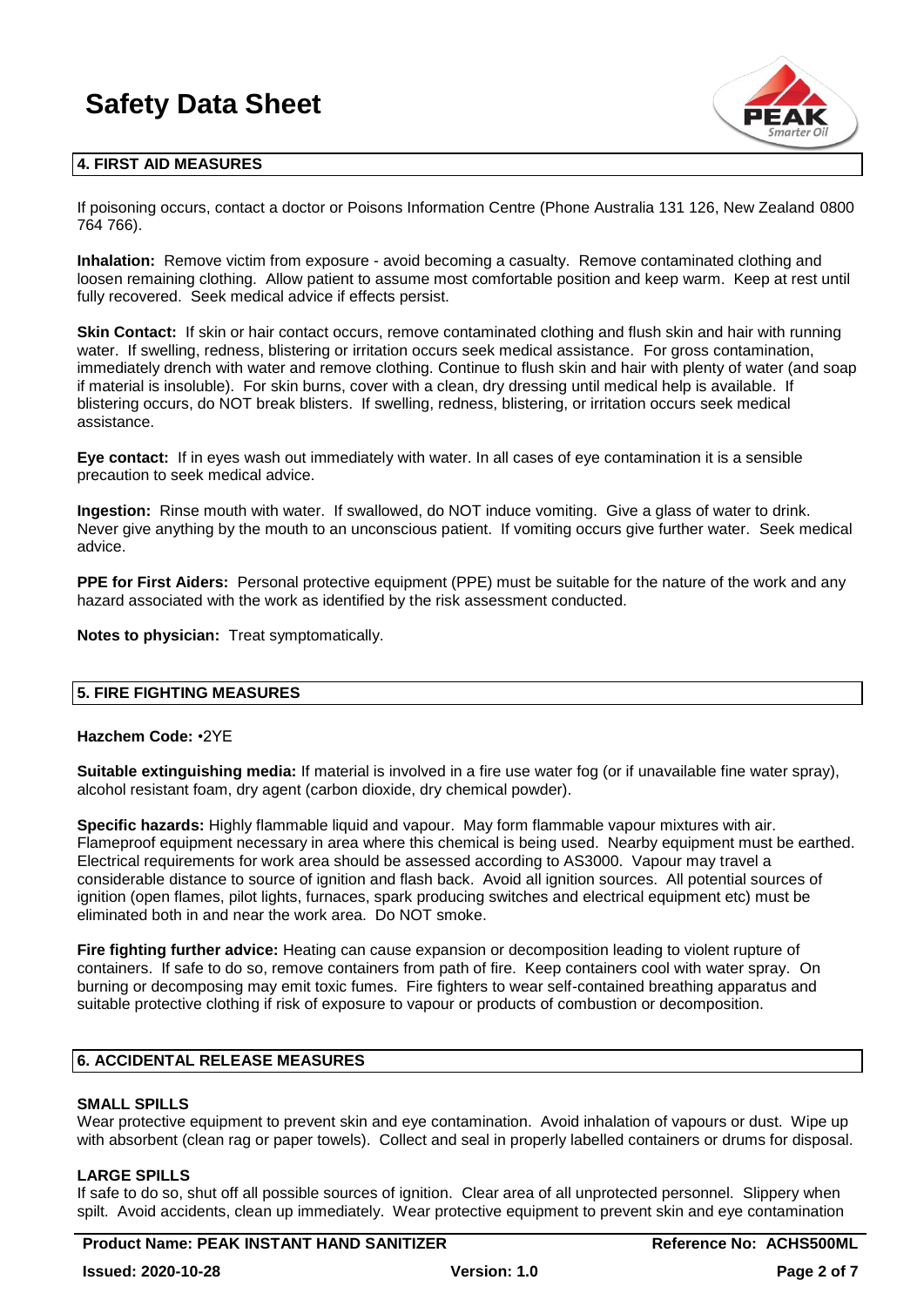

and the inhalation of vapours. Work up wind or increase ventilation. Contain - prevent run off into drains and waterways. Use absorbent (soil, sand or other inert material). Use a spark-free shovel. Collect and seal in properly labelled containers or drums for disposal. If contamination of crops, sewers or waterways has occurred advise local emergency services.

### **Dangerous Goods - Initial Emergency Response Guide No:** 14

# **7. HANDLING AND STORAGE**

**Handling:** Avoid eye contact and repeated or prolonged skin contact. Avoid inhalation of vapour, mist or aerosols.

**Storage:** Store in a cool, dry, well-ventilated place and out of direct sunlight. Store away from foodstuffs. Store away from incompatible materials described in Section 10. Store away from sources of heat and/or ignition. Keep container standing upright. Keep containers closed when not in use - check regularly for leaks.

This material is classified as a Class 3 Flammable Liquid as per the criteria of the "Australian Code for the Transport of Dangerous Goods by Road & Rail" and/or the "New Zealand NZS5433: Transport of Dangerous Goods on Land" and must be stored in accordance with the relevant regulations.

# **8. EXPOSURE CONTROLS / PERSONAL PROTECTION**

### **National occupational exposure limits:**

|               | TWA  |       | STEL   |        | <b>NOTICES</b> |
|---------------|------|-------|--------|--------|----------------|
|               | ppm  | mg/m3 | ppm    | mg/m3  |                |
| Ethyl alcohol | 1000 | 1880  | $\sim$ | $\sim$ | $\blacksquare$ |

As published by Safe Work Australia.

TWA - The time-weighted average airborne concentration over an eight-hour working day, for a five-day working week over an entire working life.

STEL (Short Term Exposure Limit) - the average airborne concentration over a 15 minute period which should not be exceeded at any time during a normal eight-hour workday.

These Exposure Standards are guides to be used in the control of occupational health hazards. All atmospheric contamination should be kept to as low a level as is workable. These exposure standards should not be used as fine dividing lines between safe and dangerous concentrations of chemicals. They are not a measure of relative toxicity.

If the directions for use on the product label are followed, exposure of individuals using the product should not exceed the above standard. The standard was created for workers who are routinely, potentially exposed during product manufacture.

**Biological Limit Values:** As per the "National Model Regulations for the Control of Workplace Hazardous Substances (Safe Work Australia)" the ingredients in this material do not have a Biological Limit Allocated.

**Engineering Measures:** Ensure ventilation is adequate to maintain air concentrations below Exposure Standards. Use only in well ventilated areas. Use with local exhaust ventilation or while wearing appropriate respirator.

# **Personal Protection Equipment:**

Personal protective equipment (PPE) must be suitable for the nature of the work and any hazard associated with the work as identified by the risk assessment conducted.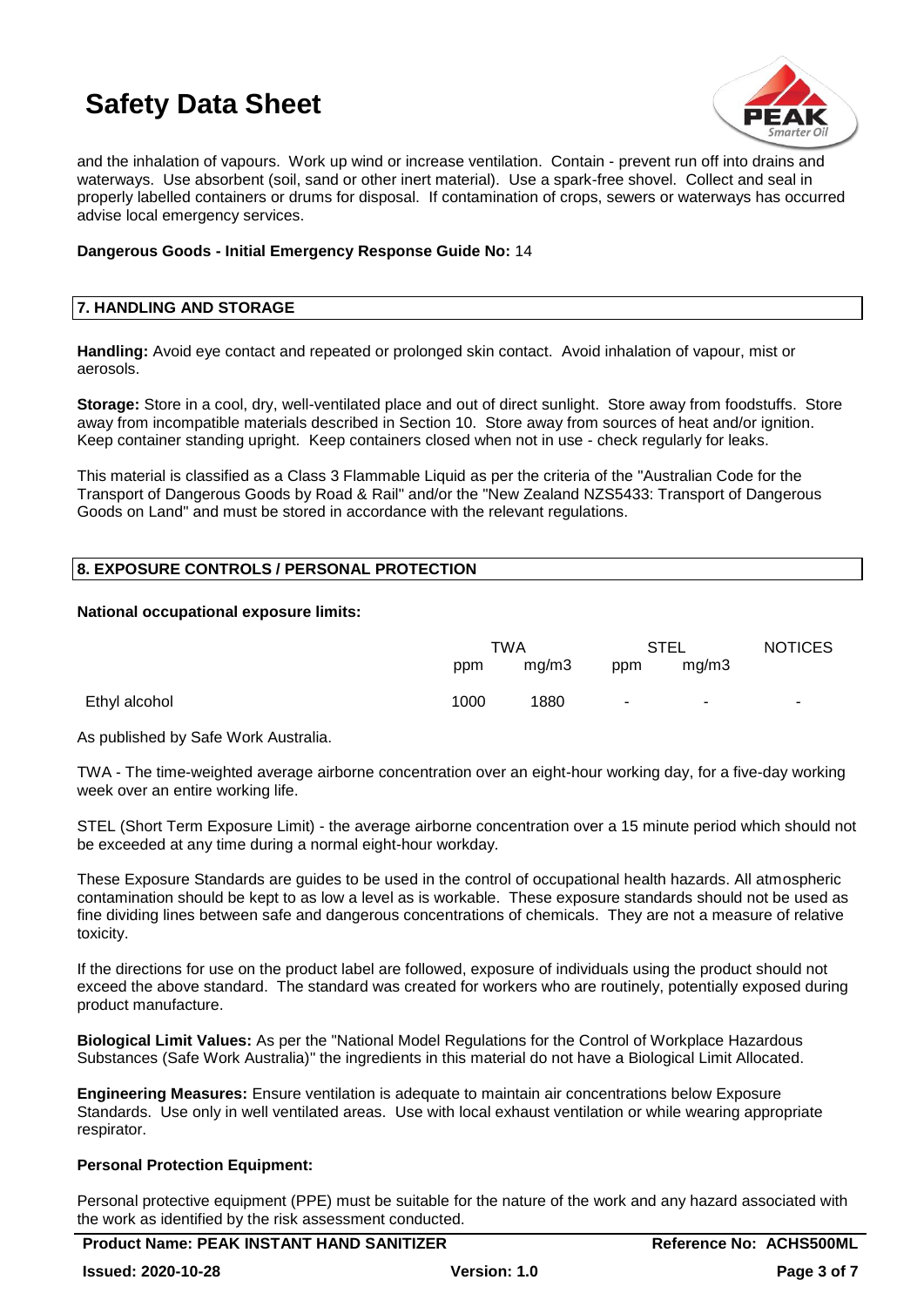

**Hygiene measures:** Keep away from food, drink and animal feeding stuffs. When using do not eat, drink or smoke. Wash hands prior to eating, drinking or smoking. Avoid contact with clothing. Avoid eye contact and repeated or prolonged skin contact. Avoid inhalation of vapour, mist or aerosols. Ensure that eyewash stations and safety showers are close to the workstation location.

# **9. PHYSICAL AND CHEMICAL PROPERTIES**

| <b>Base Units:</b> | Litres                |
|--------------------|-----------------------|
| Form:              | <b>Viscous Liquid</b> |
| Colour:            | Colourless            |
| Odour:             | Characteristic        |
|                    |                       |

**Flash Point (°C):** 23

(Typical values only - consult specification sheet)  $N Av = Not available, N App = Not applicable$ 

# **10. STABILITY AND REACTIVITY**

**Chemical stability:** This material is thermally stable when stored and used as directed.

**Conditions to avoid:** Elevated temperatures and sources of ignition.

**Incompatible materials:** Oxidising agents.

**Hazardous decomposition products:** Oxides of carbon and nitrogen, smoke and other toxic fumes.

**Hazardous reactions:** No known hazardous reactions.

# **11. TOXICOLOGICAL INFORMATION**

No adverse health effects expected if the product is handled in accordance with this Safety Data Sheet and the product label. Symptoms or effects that may arise if the product is mishandled and overexposure occurs are:

### **Acute Effects**

**Inhalation:** Material may be an irritant to mucous membranes and respiratory tract.

**Skin contact:** Contact with skin may result in irritation.

**Ingestion:** Swallowing can result in nausea, vomiting and irritation of the gastrointestinal tract.

**Eye contact:** May be an eye irritant.

### **Acute toxicity**

**Inhalation:** This material has been classified as non-hazardous. Acute toxicity estimate (based on ingredients): LC50 > 20.0 mg/L for vapours or LC50 > 5.0 mg/L for dust and mist or LC50 > 20,000 ppm for gas

**Skin contact:** This material has been classified as non-hazardous. Acute toxicity estimate (based on ingredients): >2,000 mg/Kg bw

**Ingestion:** This material has been classified as non-hazardous. Acute toxicity estimate (based on ingredients): >2,000 mg/Kg bw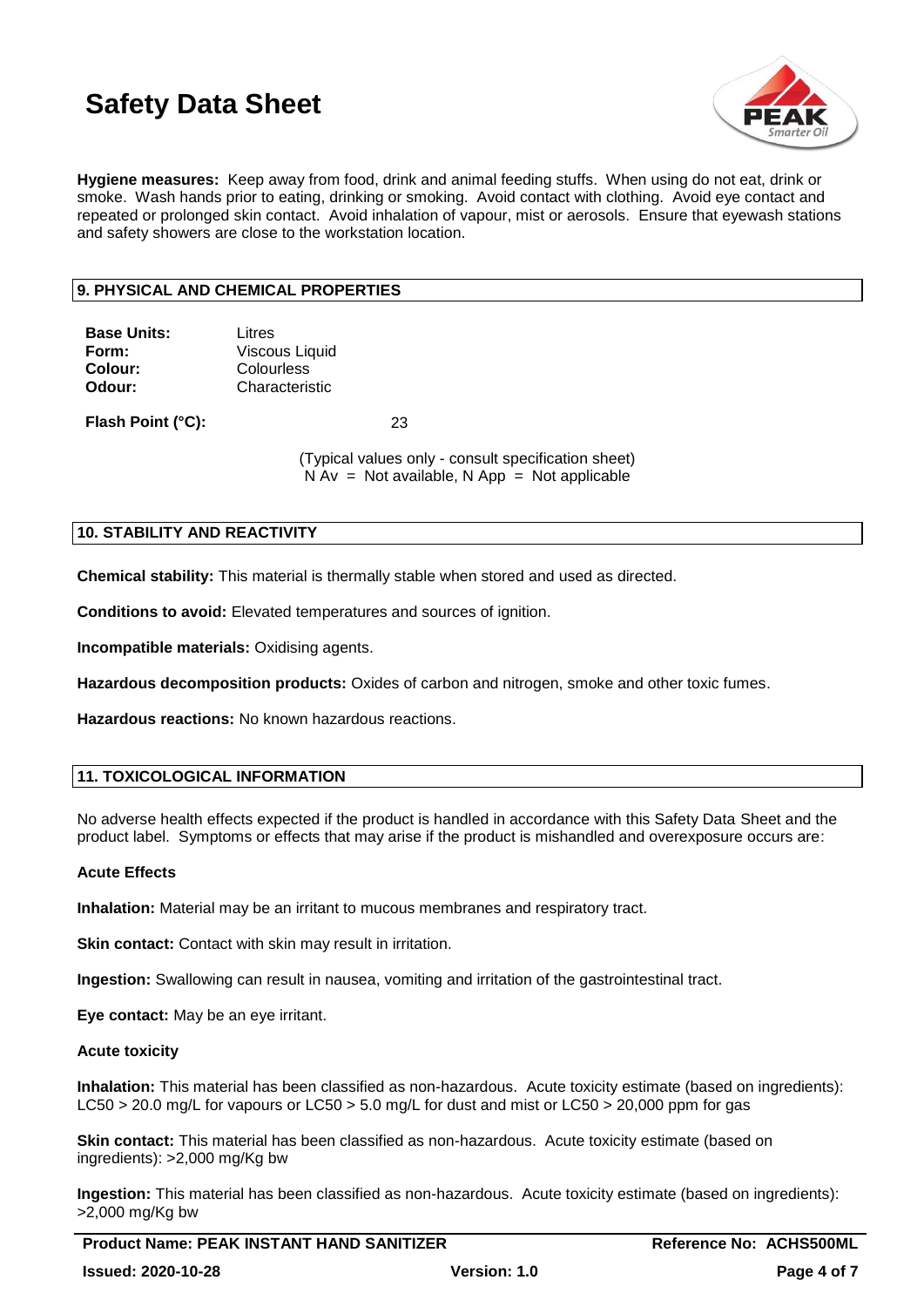

**Corrosion/Irritancy:** Eye: this material has been classified as not corrosive or irritating to eyes. Skin: this material has been classified as not corrosive or irritating to skin.

**Sensitisation:** Inhalation: this material has been classified as not a respiratory sensitiser. Skin: this material has been classified as not a skin sensitiser.

**Aspiration hazard:** This material has been classified as non-hazardous.

**Specific target organ toxicity (single exposure):** This material has been classified as non-hazardous.

### **Chronic Toxicity**

**Mutagenicity:** This material has been classified as non-hazardous.

**Carcinogenicity:** This material has been classified as non-hazardous.

**Reproductive toxicity (including via lactation):** This material has been classified as non-hazardous.

**Specific target organ toxicity (repeat exposure):** This material has been classified as non-hazardous.

### **12. ECOLOGICAL INFORMATION**

Avoid contaminating waterways.

**Acute aquatic hazard:** This material has been classified as non-hazardous. Acute toxicity estimate (based on ingredients): >100 mg/L

**Long-term aquatic hazard:** This material has been classified as non-hazardous. Non-rapidly or rapidly degradable substance for which there are adequate chronic toxicity data available OR in the absence of chronic toxicity data, Acute toxicity estimate (based on ingredients): >100 mg/L, where the substance is not rapidly degradable and/or BCF  $<$  500 and/or log  $K_{ow}$   $<$  4.

**Ecotoxicity:** No information available.

**Persistence and degradability:** No information available.

**Bioaccumulative potential:** No information available.

**Mobility:** No information available.

### **13. DISPOSAL CONSIDERATIONS**

Persons conducting disposal, recycling or reclamation activities should ensure that appropriate personal protection equipment is used, see "Section 8. Exposure Controls and Personal Protection" of this SDS.

If possible material and its container should be recycled. If material or container cannot be recycled, dispose in accordance with local, regional, national and international Regulations.

### **14. TRANSPORT INFORMATION**

### **ROAD AND RAIL TRANSPORT**

Classified as Dangerous Goods by the criteria of the "Australian Code for the Transport of Dangerous Goods by Road & Rail" and the "New Zealand NZS5433: Transport of Dangerous Goods on Land".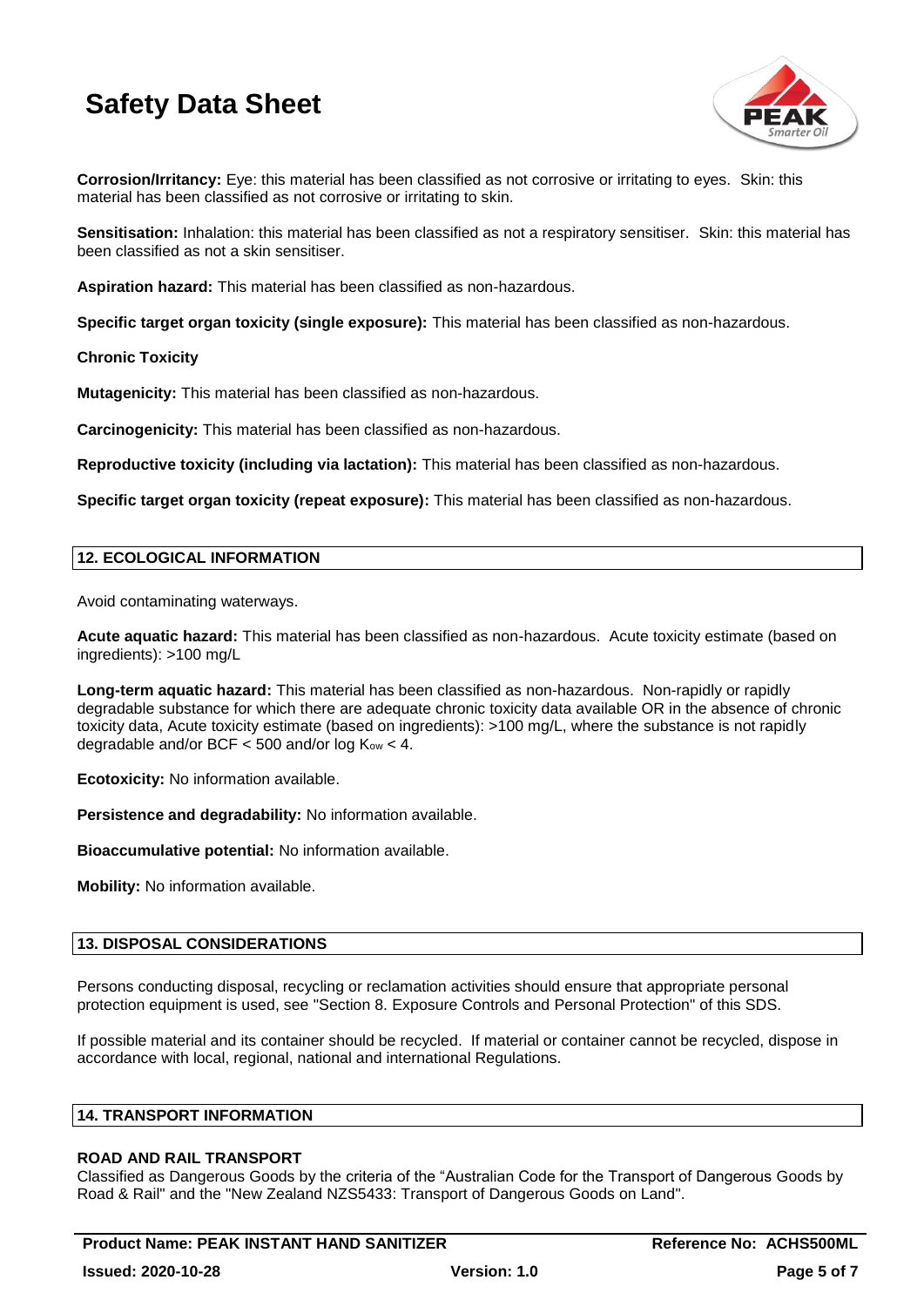



**UN No:** 1170 **Dangerous Goods Class:** 3 **Packing Group:** II **Hazchem Code:** •2YE **Emergency Response Guide No:** 14

**Proper Shipping Name:** ETHYL ALCOHOL SOLUTION

**Segregation Dangerous Goods:** Not to be loaded with explosives (Class 1), flammable gases (Class 2.1), if both are in bulk, toxic gases (Class 2.3), spontaneously combustible substances (Class 4.2), oxidising agents (Class 5.1), organic peroxides (Class 5.2), toxic substances (Class 6.1), infectious substances (Class 6.2) or radioactive substances (Class 7). Exemptions may apply.

# **MARINE TRANSPORT**

Classified as Dangerous Goods by the criteria of the International Maritime Dangerous Goods Code (IMDG Code) for transport by sea.



| UN No:                        | 1170                   |
|-------------------------------|------------------------|
| <b>Dangerous Goods Class:</b> | 3                      |
| <b>Packing Group:</b>         |                        |
| <b>Proper Shipping Name:</b>  | ETHYL ALCOHOL SOLUTION |

# **AIR TRANSPORT**

Classified as Dangerous Goods by the criteria of the International Air Transport Association (IATA) Dangerous Goods Regulations for transport by air.



**UN No:** 1170 **Dangerous Goods Class:** 3 **Packing Group:** II

**Proper Shipping Name:** ETHYL ALCOHOL SOLUTION

# **15. REGULATORY INFORMATION**

# **This material is not subject to the following international agreements:**

Montreal Protocol (Ozone depleting substances) The Stockholm Convention (Persistent Organic Pollutants) The Rotterdam Convention (Prior Informed Consent) Basel Convention (Hazardous Waste)

**Product Name: PEAK INSTANT HAND SANITIZER THE REFERENCE REFERENCE ARE REFERENCE ACHS500ML**